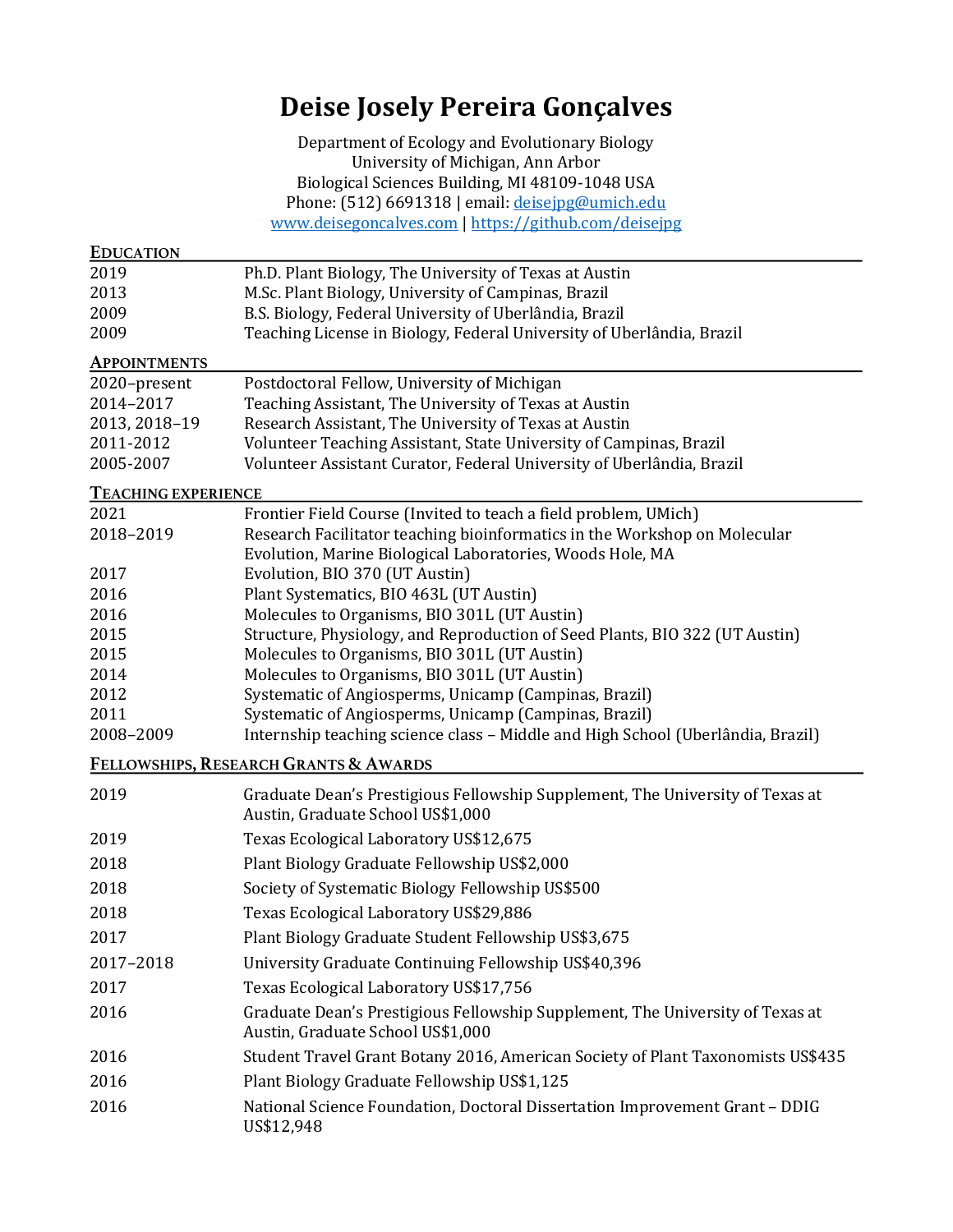| 2015      | Texas Ecological Laboratory US\$18,051                                                                             |
|-----------|--------------------------------------------------------------------------------------------------------------------|
| 2015      | Jean Andrews Internship US\$1,500                                                                                  |
| 2015      | Linda Escobar Fellowship US\$1,000                                                                                 |
| 2015      | Graduate Dean's Prestigious Fellowship Supplement, The University of Texas at<br>Austin, Graduate School US\$1,000 |
| 2015      | Plant Biology Graduate Research Support US\$1,200                                                                  |
| 2014      | Linda Escobar Fellowship US\$1,700                                                                                 |
| 2014      | Graduate Dean's Prestigious Fellowship Supplement, The University of Texas at<br>Austin, Graduate School US\$1,000 |
| 2014      | Plant Biology Graduate Student Research Support US\$800                                                            |
| 2013      | Department of Integrative Biology Support US\$4,660                                                                |
| 2013-2017 | Science without Borders CAPES/CNPq Ph.D. Scholarship (US\$15,600/year + tuition<br>and insurance)                  |
| 2011-2013 | FAPESP Research Grant, Brazil US\$29,645                                                                           |
| 2011-2013 | CNPQ MSc. Fellowship, Brazil US\$12,360                                                                            |
| 2009      | CNPQ Undergraduate Fellowship, Brazil US\$1,545                                                                    |
| 2007      | PIBEG-UFU Undergraduate Fellowship, Brazil US\$772                                                                 |
|           |                                                                                                                    |

# **PEER-REVIEWED PUBLICATIONS**

https://scholar.google.com/citations?user=l0q5YpsAAAAJ&hl=en

### *Coming soon*

**Brazilian Flora Group**. Brazilian Flora 2020: Leveraging the power of a collaborative scientific network 2. *In review in Taxon*

Shimizu GH, Gonçalves DJP, Simões AO, Yamamoto K. *Vochysia sobralii* (Vochysiaceae), a new species from Serra do Cachimbo, Pará, Brazil. *In submission to Phytotaxa* 

## *Published*

Maurin O, Anest A, Bellot S, Biffin E, Brewer G, Charles-Dominique, Dodsworth S, Epitawalage N, Gallego B, Giaretta A, Goldenberg R, Gonçalves DJP, Graham S, Hoch P, Mazine F, Low YW, McGinnie C, Michelangeli F, Morris S, Penneys D, Pérez Escobar OA, Pillon Y, Pokorny L, Shimizu G, Staggemeier V, Thornhill A, Tomlinson K, Turner I, Vasconcelos T, Wilson PG, Zuntini AR, Baker WL, Forest F, Lucas E. 2021. A nuclear phylogenomic study of the angiosperm order Myrtales, exploring the potential and limitations of the universal Angiosperms353 probe set. *American Journal of Botany* 108(7): 1087–1111 https://doi.org/10.1002/ajb2.1699

**Gonçalves DJP**, Ortiz EMV, Shimizu GH, Jansen RK, Simpson BB. 2020b. Historical biogeography of Vochysiaceae reveals an unexpected perspective of plant evolution in the Neotropics. *American Journal of Botany* 107(7): 1-17.

https://doi.org/10.1002/ajb2.1502

**Gonçalves DJP**, Jansen RK, Ruhlman TA, Mandel JR. 2020a. Under the rug: abandoning misconceptions that obfuscate organelle evolution. *Molecular Phylogenetics and Evolution* https://doi.org/10.1016/j.ympev.2020.106903

**Gonçalves DJP**, Simpson BB, Shimizu GH, Jansen RK, Ortiz EMV. 2019c. Genome assembly and phylogenomic data analyses using plastid data: Contrasting species tree estimation methods. *Data in Brief*  $25:1-6.$ 

https://doi.org/10.1016/j.dib.2019.104271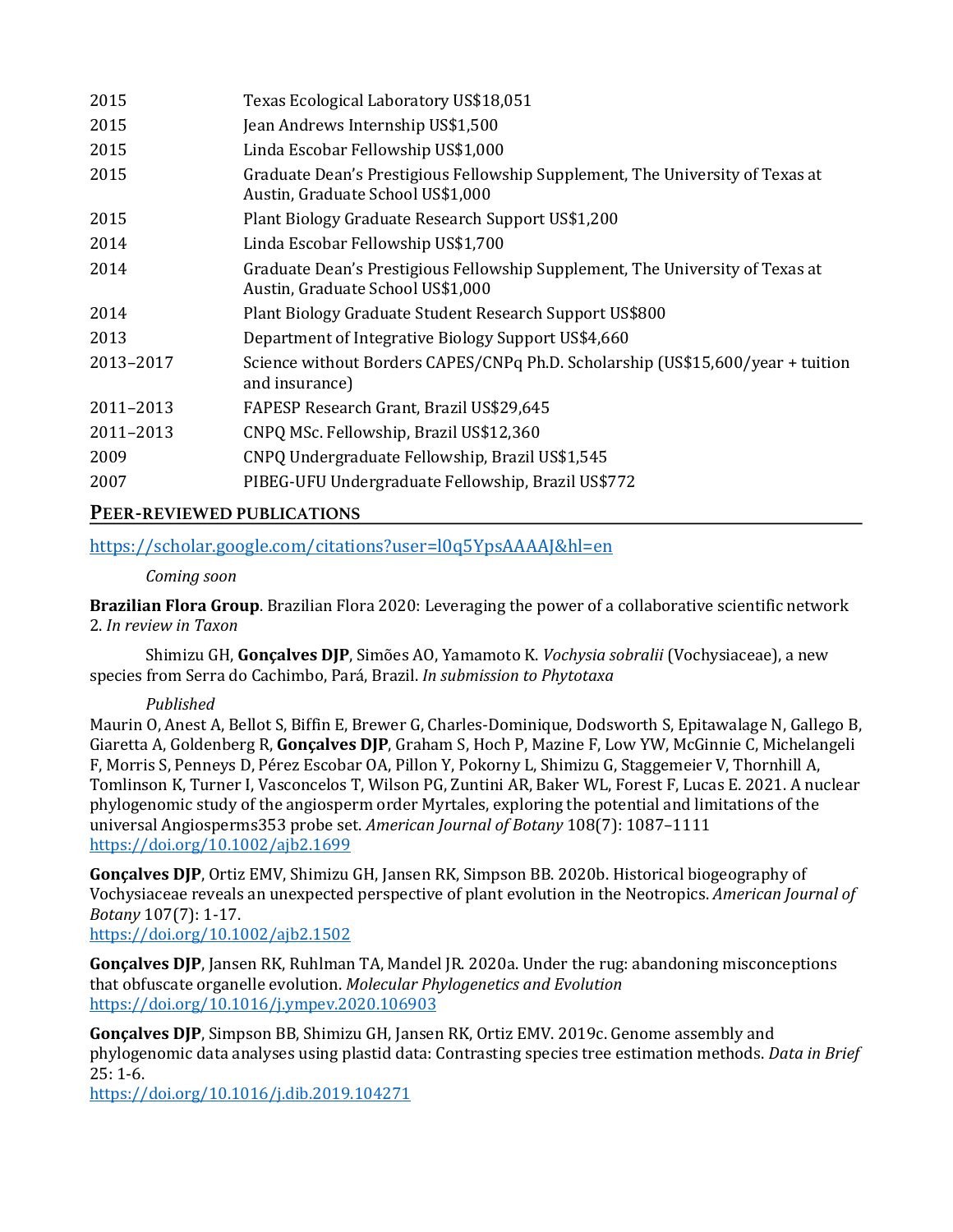**Gonçalves DJP**, Shimizu GH, Ortiz EMV, Simpson BB, Jansen RK. 2019b. Incongruence between species tree and gene trees and phylogenetic signal variation in plastid genes. *Molecular Phylogenetics and Evolution* 138: 219-232. Selected as Editor's Choice Article. https://doi.org/10.1016/j.ympev.2019.05.022 

**Gonçalves DJP**, Versiane AF. 2019a. The complete plastome sequence of *Microlicia cogniauxiana* R. Romero (Melastomataceae). *Mitochondrial DNA Part B* 4(1): 1957-1958. https://doi.org/10.1080/23802359.2019.1617058

Brazilian Flora Group; **Gonçalves DJP**. 2018. Brazilian Flora 2020: Innovation and collaboration to meet Target 1 of the Global Strategy for Plant Conservation (GSPC). *Rodriguésia* 64(9): 1513-1527. http://dx.doi.org/10.1590/2175-7860201869402

Shimizu GH, **Gonçalves DJP**. 2017. Flora of the cangas of Serra dos Carajás, Pará, Brazil: Vochysiaceae. *Rodriguésia* 68(3): 1159-1164. http://dx.doi.org/10.1590/2175-7860201768351

**Gonçalves DJP**, Shimizu GH, Yamamoto K, Semir J. 2017. Vochysiaceae from the Diamantina Plateau region, Minas Gerais, Brazil. *Rodriguésia* 68(1):159-193. http://dx.doi.org/10.1590/2175-7860201768124

Shimizu GH, **Gonçalves DJP**, França F, Simões AO, Yamamoto K. 2016. A remarkable new species of *Qualea* (Vochysiaceae) from Piauí state, Brazil. *Phytotaxa* 273: 262-268. http://dx.doi.org/10.11646/phytotaxa.273.4.2

Shimizu GH, **Gonçalves DJP**, Litt A, Simões AO, Yamamoto K. 2016. The correct assignment of *Vochysia guianensis* (Vochysiaceae) lectotype. *Phytotaxa* 260(2): 199-200. http://dx.doi.org/10.11646/phytotaxa.260.2.10

**Gonçalves DJP**, Yamamoto K, Romero R. 2013. Vochysiaceae from Serra da Canastra National Park, Minas Gerais, Brazil. *Rodriguésia* 64(4): 863-875. http://dx.doi.org/10.1590/S2175-78602013000400014

# *Book Chapters*

**Gonçalves DJP**, Shimizu G, Moulton L, Negrão R, Wimmer F. 2018. Vochysiaceae. *In*: Livro Vermelho da Flora Endêmica do Estado do Rio de Janeiro. Orgs. Gustavo Martinelli [et al.] Rio de Janeiro: Jardim Botânico do Rio de Janeiro: SEA - Secretaria de Estado do Ambiente: Andrea Jakobsson Estúdio. 456 p.

Shimizu GH, **Goncalves DJP**. 2015. Vochysiaceae. In: Flora do Sergipe. orgs. Prata AP, Amaral MC, Farias MC, Alves MV. ed. Criação, Aracaju, Brasil. 291-294.

Shimizu GH, **Gonçalves DJP**, Amaro, R, Kustchenko D, Novaes L. 2014. Vochysiaceae. In: Livro Vermelho da Flora do Brasil - Plantas Raras do Cerrado. Orgs. Martinelly G, Messina T, Filho LS. 1 ed. Instituto de Pesquisas Jardim Botânico do Rio de Janeiro, Brasil, CNCFlora. 220-223.

## *Field Guides & online resources*

**Gonçalves DJP**, Semir J. 2013. Vochysiaceae na região do Planalto de Diamantina. Rapid Color Guides. The Field Museum.

Shimizu GH; Souza LF; **Gonçalves DJP**; França, F. 2020. *Vochysiaceae in* Flora do Brasil 2020. Jardim Botânico do Rio de Janeiro.Available at: http://floradobrasil.jbrj.gov.br/reflora/floradobrasil/FB250

## **ORAL PRESENTATIONS AND POSTERS**

|      | Invited talks                                                                     |
|------|-----------------------------------------------------------------------------------|
| 2021 | Invited talk for students and faculty from the University of Panama: Evolución y  |
|      | diversificación de Ericales                                                       |
| 2020 | Keynote lecture: Equívocos sobre a evolução do plastome e como isso pode afetar a |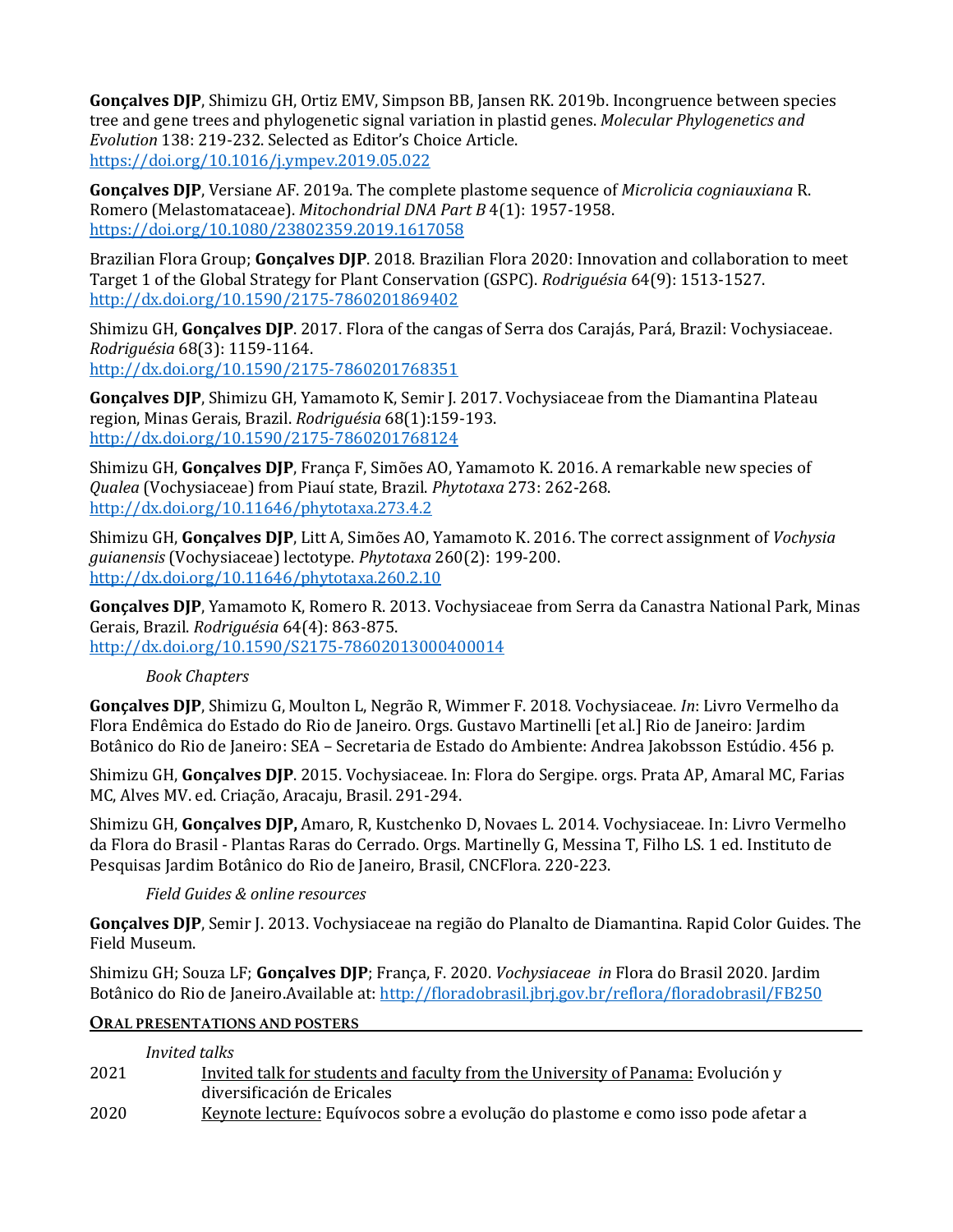|                   | inferência filogenética, Simposio Digital de Sistemática e Evolução de Plantas, online                                                                                        |  |  |
|-------------------|-------------------------------------------------------------------------------------------------------------------------------------------------------------------------------|--|--|
| 2019              | Symposium, Brazil<br>Invited job talk: The use of plastome data to infer phylogenies and phylogenomics and                                                                    |  |  |
|                   | biogeography of a Neotropical clade, Field Museum of Natural History, Chicago, USA                                                                                            |  |  |
| 2019              | Invited talk in the Myrtales Symposium: Phylogenomics of Myrtales and incongruence                                                                                            |  |  |
|                   | between gene trees and species trees. XII Congreso Latinoamericano de Botánica, Quito,                                                                                        |  |  |
|                   | Ecuador                                                                                                                                                                       |  |  |
| 2016              | Plastid genome evolution and its use in phylogenetic studies of Vochysiaceae. Jardín                                                                                          |  |  |
|                   | Botánico de Medellin, Medellín, Colombia                                                                                                                                      |  |  |
|                   | Contributed talks                                                                                                                                                             |  |  |
| 2019              | Historical biogeography of Vochysiaceae provides a different perspective of plant                                                                                             |  |  |
|                   | evolution in the Neotropics. Botany, Tucson, Arizona, United States. Oral presentation                                                                                        |  |  |
|                   | Contributed posters                                                                                                                                                           |  |  |
| 2019              | Misconceptions about plastome organization and evolution. Botany, Tucson, Arizona,                                                                                            |  |  |
|                   | <b>United States.</b>                                                                                                                                                         |  |  |
| 2019              | Phylogenomics of Adesmia (Fabaceae) and the discordance between nuclear and plastome                                                                                          |  |  |
|                   | phylogenies. Botany, Tucson, Arizona, United States.                                                                                                                          |  |  |
| 2018              | The family Vochysiaceae in the Flora of Brazil 2020. XII Congreso Latinoamericano de<br>Botánica, Quito, Ecuador.                                                             |  |  |
| 2018              | Phylogenomics of rosids: incongruence between gene trees and species trees refutes the                                                                                        |  |  |
|                   | "single locus" hypothesis of plastid genomes. Evolution, Montpellier, France.                                                                                                 |  |  |
| 2018              | Molecular phylogenetics and character evolution in Vochysiaceae. XIX International                                                                                            |  |  |
|                   | Botanical Congress, Shenzhen, China.                                                                                                                                          |  |  |
| 2017              | Plastid genome evolution across the rosids. Annual meeting of the Society for Molecular                                                                                       |  |  |
|                   | Biology and Evolution, Austin, Texas, United States.                                                                                                                          |  |  |
| <b>MENTORSHIP</b> |                                                                                                                                                                               |  |  |
| 2021              | (formal co-advisor) Juan David Tovar Duran, Ph.D. student at National Institute of                                                                                            |  |  |
|                   | Amazonian Research, co-advisor on the project Systematics and biogeography studies in                                                                                         |  |  |
|                   | the clade Geminata of Solanum                                                                                                                                                 |  |  |
| 2021              | (formal co-advisor) Matheus Bento Medeiros, Masters student at Federal University of                                                                                          |  |  |
|                   | Western Pará, co-advisor on the project Biogeography and evolutionary history behind                                                                                          |  |  |
| 2021              | floristic relationships of ferns and lycophytes between Neo and Afrotropical regions<br>Janae White, University of Michigan Frontier Master Student (DNA extractions, masters |  |  |
|                   | project sampling, project development)                                                                                                                                        |  |  |
| 2021              | Jorge Valdes, Universidad de Panama undergraduate student trained in research                                                                                                 |  |  |
|                   | collections (herbarium specimens, DNA and RNA sampling in the field) and mentored                                                                                             |  |  |
|                   | about graduate school and career choices; advising for the development of the Flora of                                                                                        |  |  |
|                   | Vochysiaceae for Panama                                                                                                                                                       |  |  |
| 2020-21           | Raquel Pizzardo, prospective University of Michigan Masters student trained in research                                                                                       |  |  |
|                   | collections (RNA sampling in the field)                                                                                                                                       |  |  |
| 2020              | Daniela Martins Alves, PhD student (grant writing)                                                                                                                            |  |  |
| 2017-2018         | Brooke Bowman, undergraduate Honor's dissertation co-advisor                                                                                                                  |  |  |
|                   | <b>OUTREACH, DIVERSITY AND INCLUSION</b>                                                                                                                                      |  |  |
| 2021              | DNA Day Ambassador, gave a talk about Forensics and led a virtual lab activity about                                                                                          |  |  |
| 2021              | DNA isolation for high school students of the Charyl Stockwell Preparatory School (CSPA)                                                                                      |  |  |
|                   |                                                                                                                                                                               |  |  |
|                   | Undergraduate Research Opportunity Program (UROP) Symposium, LSA, UofM, served as<br>a judge                                                                                  |  |  |

evolution and domestication to six graders from Detroit area.